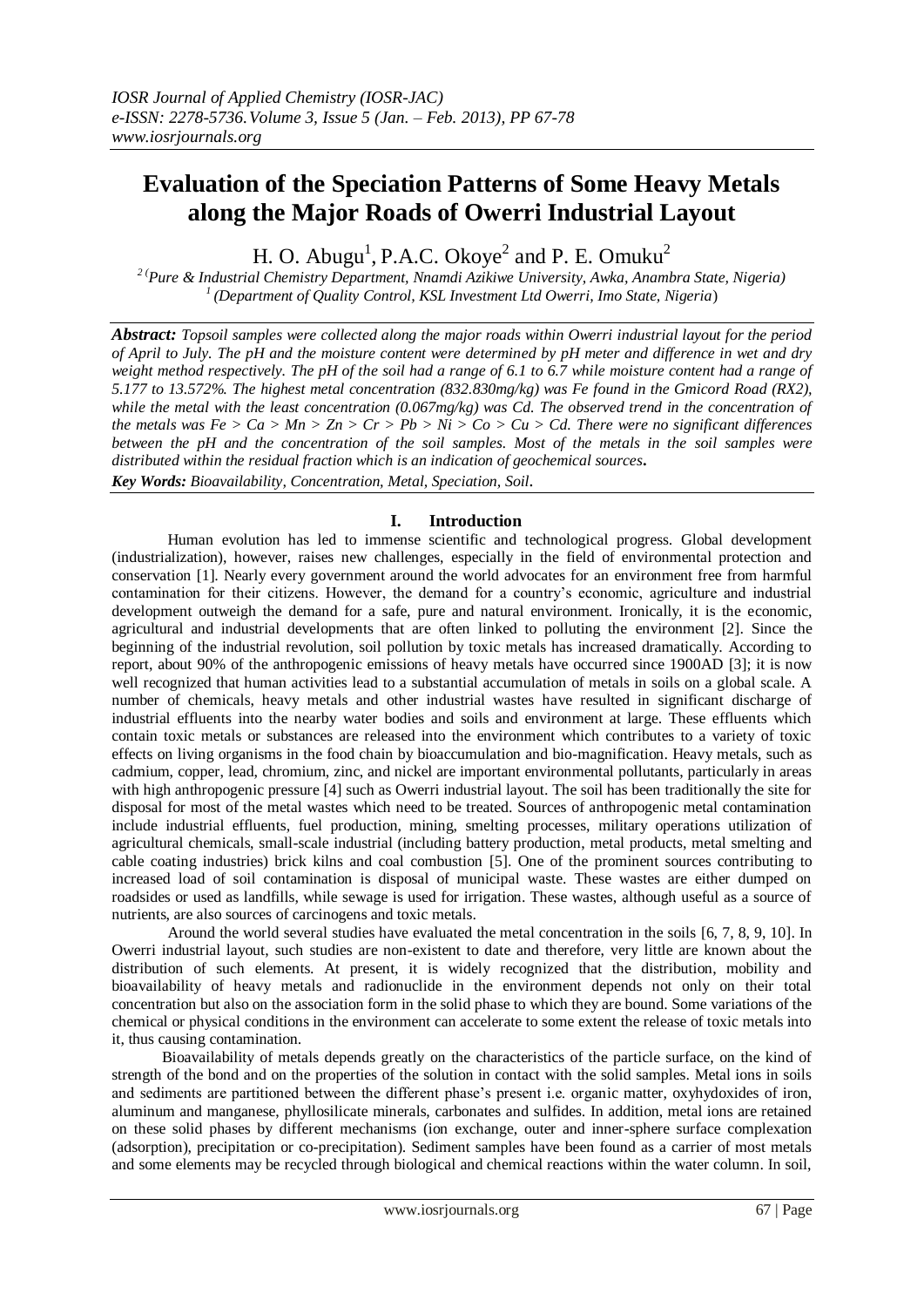there is a concern to know the metal bioavailability and toxicity to plants, animals and man, the efficiency of the soil as a sink for metals and the potential capacity of a metal to be mobilized from the soil [11].

 Natural and anthropogenic environmental changes greatly influence the behaviour of metallic pollutants as the association form in which they occur can be changed. Such external influences can include pH, temperature, redox potential, organic matter decomposition, leaching and ion exchange processes and microbial activities. Thus, the exchangeable fractions corresponds to the form of metals that is most available for plant uptake and can be released by merely changing the ionic strength of the medium, the metal content bound to carbonates is sensitive to pH changes and can become mobilisable when pH is lowered. The metal fraction bound to Fe-Mn oxides and organic matter can be mobilized with increasing, reducing or oxidizing conditions in the environment. Finally the metal fractions associated with the residual fraction e.g. silicate can only be mobilized as a result of weathering which can only cause long term effects [12].

## **II. Materials And Methods**

Soil samples were collected in the vicinity of Owerri Industrial layout between April and July. The sampling site comprised of five major roads, Raycon road (road 1), Gmicord road (road 2), Coca-cola road (road 3), Modern Home Aluminum road (road 4) and Assumpta Press road (road 5) covering the whole length of the area. A total of 5 samples were collected from each road and merged to form a composite sample, a representative of each road using a plastic scoop into a polythene bag well labelled. The sampling site is surrounded by industries. A residential estate (Graceland/Egbeada Estate) is located north – east of the estate. Also to the south – east of the industrial layout is located another estate (Umuguma Housing Estate) and on the north – east is a highway (Onitsha – Owerri Road).

In the laboratory, samples were dried at room temperature and sieved through a 200mesh before analysis. Drying sediments at higher temperature was avoided to ensure that organic matter content and the metal binding properties of the sediments remained intact. Care was also taken while sieving the sediments to prevent excess loss of the fine particles. All chemicals and acids used were of Analytical Reagent Grade (ARG), and were used without further purification.

### **2.1 Procedure for Moisture Content Determination**

The moisture content of the samples was determined using the dry-weight-difference method.

### **2.2 Procedure for pH Determination**

5g of the soil sample was weighed into 250ml Beaker and 20ml of deionized water added. It was agitated for about 20minutes and allowed to equilibrate. Finally, a standardized pH meter was used to read the pH by dipping the electrode into the 250ml Beaker containing the solution.

### **2.3 Procedure for Determination of Total Metal Content**

About 5g of the soil sample was weighed into sample rubber and 5ml of Hydrofluoric acid (HF) added. Also 10ml Aqua Regia was added and the mixture heated over water bath for 1hour, 30minutes. Then, it was allowed to cool. The process was repeated again and 20ml boric acid was added. Thereafter, the solution was filtered and made-up to 50ml with deionized water. Finally, analysis of the extracts was carried out by Flame Atomic Absorption Spectrometry (Analyst 200).

## **2.4 Sequential Extraction**

Sequential extraction protocol for analysis of heavy metal speciation in soil and sediments (modified from Tessier et al., 1979) were used to establish the association of the total concentration of the metals in the soil samples with their contents in the water soluble, exchangeable, carbonate, reducible (Fe/Mn oxide), oxidisable (organic and sulfide bound) and residual fraction [13].

### **III. Results And Discussion**

The moisture contents and the pH of the various soil samples collected from the five major roads are as shown below (Table 1). The pH of the soil is an important parameter that directly influences mineral mobility. The soil pH of the sampling sites varied on the average from 6.1 to 6.7 in water indicating of slight acidity to neutrality. The moisture contents fell within the range of 5.177% to 13.572%. Looking at table 1, it showed that sample RX1 – RX5 had relatively low values of moisture contents.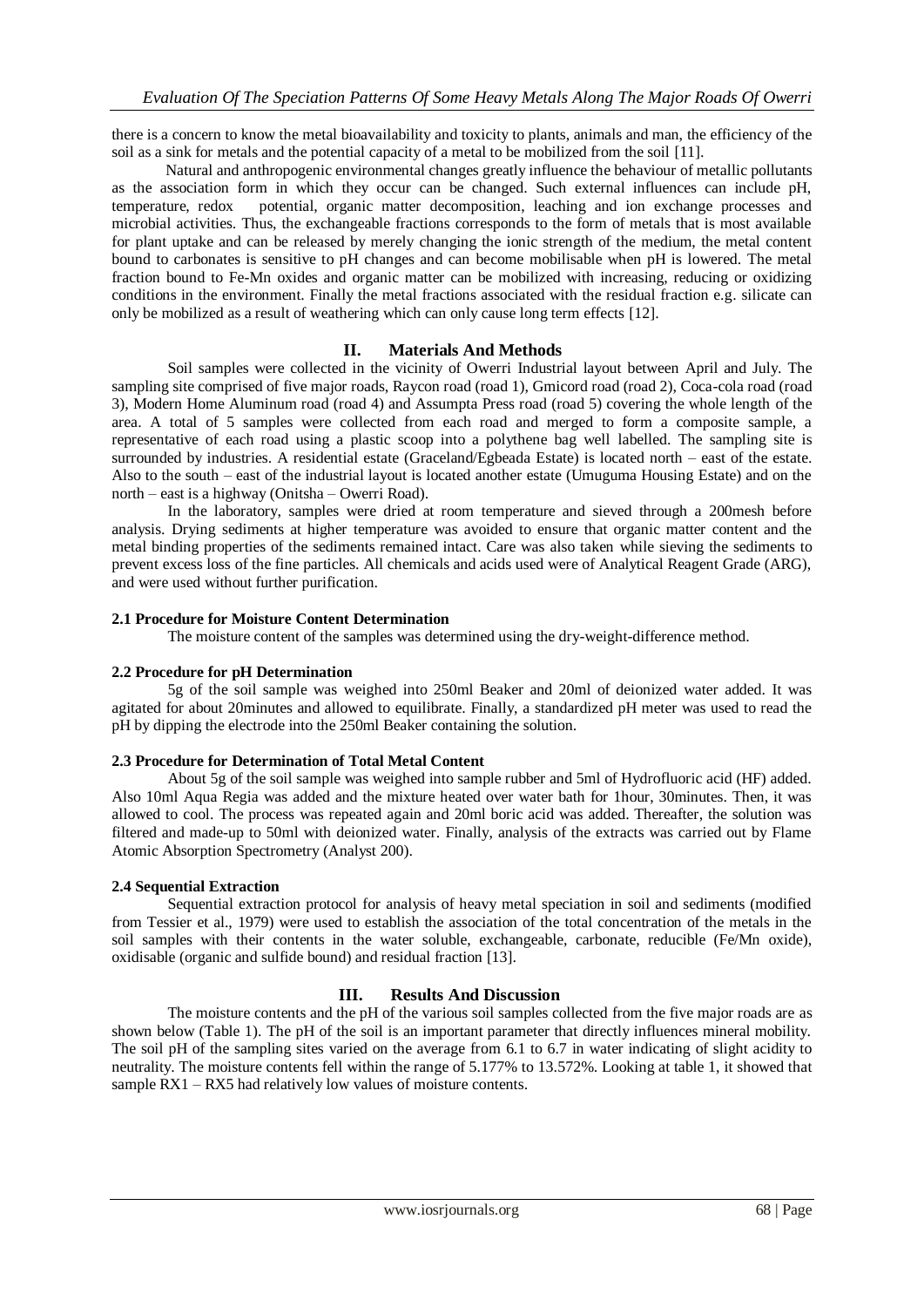| Sample code      | % Moisture Content | pH   |
|------------------|--------------------|------|
| R1X              | 5.177              | 6.6  |
| R2X              | 5.398              | 6.1  |
| $R\overline{3X}$ | 6.099              | 6.4  |
| R4X              | 6.084              | 6.3  |
| R5X              | 13.572             | -6.7 |

TABLE 1: Percentage Moisture Content and the pH of the Soil Samples.

NOTE: R is referring to as road were the sample was collected, Numbers 1 – 5 represent the road numbers, X means the topsoil sample

| Samp  | Cu        | Ca        | Mn        | Pb        | Ni          | Fe          | Co          | Zn          | Cr        | C <sub>d</sub> | Total        | Mean  |
|-------|-----------|-----------|-----------|-----------|-------------|-------------|-------------|-------------|-----------|----------------|--------------|-------|
| le    |           |           |           |           |             |             |             |             |           |                |              |       |
| code  |           |           |           |           |             |             |             |             |           |                |              |       |
| RX1   | 0.422     | 4.880     | 3.135     | 1.004     | 1.582       | 4.100       | 1.053       | 1.813       | 2.911     | 0.123          | 21.023       | 2.102 |
|       | $\pm 0.0$ | $\pm 0.0$ | $\pm 0.0$ | $\pm 0.0$ | $\pm 0.006$ | $\pm 0.002$ | $\pm 0.004$ | $\pm 0.006$ | $\pm 0.0$ | $\pm 0.0$      |              | 3     |
|       | 11        | 12        | 16        | 01        |             |             |             |             | 11        | 14             |              |       |
| RX2   | 0.292     | 6.226     | 3.640     | 1.041     | 1.274       | 832.83      | 1.158       | 2.709       | 1.392     | 0.139          | 850.66       | 85.06 |
|       | $\pm 0.0$ | $\pm 0.1$ | $\pm 0.0$ | $\pm 0.0$ | $\pm 0.020$ | $\Omega$    | $\pm 0.065$ | $\pm 0.012$ | $\pm 0.0$ | $\pm 0.0$      | $\mathbf{1}$ | 6     |
|       | 03        | 18        | 69        | 07        |             | $\pm 0.038$ |             |             | 11        | 05             |              |       |
| RX3   | 0.357     | 2.672     | 2.791     | 0.482     | 0.734       | 350.07      | 0.583       | 1.602       | 0.858     | 0.067          | 360.66       | 36.02 |
|       | $\pm 0.0$ | $\pm 0.0$ | $\pm 0.0$ | $\pm 0.0$ | $\pm 0.009$ | $\Omega$    | $\pm 0.004$ | $\pm 0.006$ | $\pm 0.0$ | $\pm 0.0$      | $\mathbf{1}$ | 2     |
|       | 02        | 07        | 45        | 08        |             | $\pm 0.196$ |             |             | 32        | 03             |              |       |
| RX4   | 0.663     | 59.38     | 3.589     | 4.162     | 0.980       | 750.21      | 0.931       | 2.730       | 1.447     | 0.627          | 824.72       | 82.47 |
|       | $\pm 0.0$ | 8         | $\pm 0.0$ | $\pm 0.0$ | $\pm 0.021$ | $\Omega$    | $\pm 0.013$ | $\pm 0.005$ | $\pm 0.0$ | $\pm 0.0$      | 7            | 3     |
|       | 06        | $\pm 0.0$ | 66        | 06        |             | ±0.152      |             |             | 18        | 19             |              |       |
|       |           | 02        |           |           |             |             |             |             |           |                |              |       |
| RX5   | 0.332     | 3.220     | 2.196     | 0.591     | 1.349       | 4.500       | 0.792       | 2.510       | 4.210     | 0.090          | 19.790       | 1.979 |
|       | $\pm 0.0$ | $\pm 0.0$ | $\pm 0.0$ | $\pm 0.0$ | $\pm 0.011$ | $\pm 0.015$ | $\pm 0.002$ | $\pm 0.013$ | $\pm 0.0$ | $\pm 0.0$      |              |       |
|       | 01        | 01        | 04        | 41        |             |             |             |             | 13        | $00\,$         |              |       |
| Total | 2.066     | 76.38     | 15.35     | 7.280     | 5.919       | 1941.7      | 4.517       | 11.634      | 10.77     | 1.046          | 2076.4       |       |
|       |           | 6         |           |           |             | 10          |             |             | 8         |                | 26           |       |
| Mean  | 0.413     | 15.27     | 3.070     | 1.456     | 1.184       | 388.34      | 0.903       | 2.273       | 2.156     | 0.209          | 415.28       |       |
|       |           | 7         |           |           |             | 2           |             |             |           |                | 3            |       |

TABLE 2: Total Metal Concentration (mg/kg).

Table 2 and figure 1, indicate the total metal concentration. The result indicated that the occurrence of Fe was at relatively higher concentration (832.830mg/kg) in the soil sample (RX2). This may be as a result of auto rust, motor spare parts and other human activities found around the industrial layout.





It also showed that Cd had the least concentration (0.067mg/kg) as found in sample RX3. The observed trends with various soil samples for the heavy metal concentration are as follows: for RX1 it was  $Ca > Fe > Mn > Cr >$  $Zn > Ni > Co > Pb > Cu > Cd$ , while for RX2 it was Fe  $> Ca > Mn > Zn > Cr > Ni > Co > Pb > Cu > Cd$ .

| Sample<br>code | Cu    | Ca     | Mn     | Pb    | ີ<br>Ni | Fe     | Co    | Zn     | Cr     | Cd    |
|----------------|-------|--------|--------|-------|---------|--------|-------|--------|--------|-------|
| RX1            | 2.007 | 23.217 | 14.912 | 4.776 | 7.525   | 19.502 | 5.009 | 8.624  | 13.847 | 0.585 |
| RX2            | 0.034 | 0.732  | 0.428  | 0.122 | 0.150   | 97.904 | 0.136 | 0.218  | 0.159  | 0.016 |
| RX3            | 0.099 | 0.742  | 0.772  | 0.134 | 0.204   | 97.183 | 0.162 | 0.445  | 0.238  | 0.019 |
| RX4            | 0.080 | 7.201  | 0.435  | 0.505 | 0.119   | 90.965 | 0.113 | 0.331  | 0.175  | 0.076 |
| RX5            | 1.678 | 4.036  | 11.097 | 2.986 | 6.817   | 22.739 | 4.002 | 12.683 | 21.273 | 0.455 |

TABLE 3: Percentage Total Metal Concentration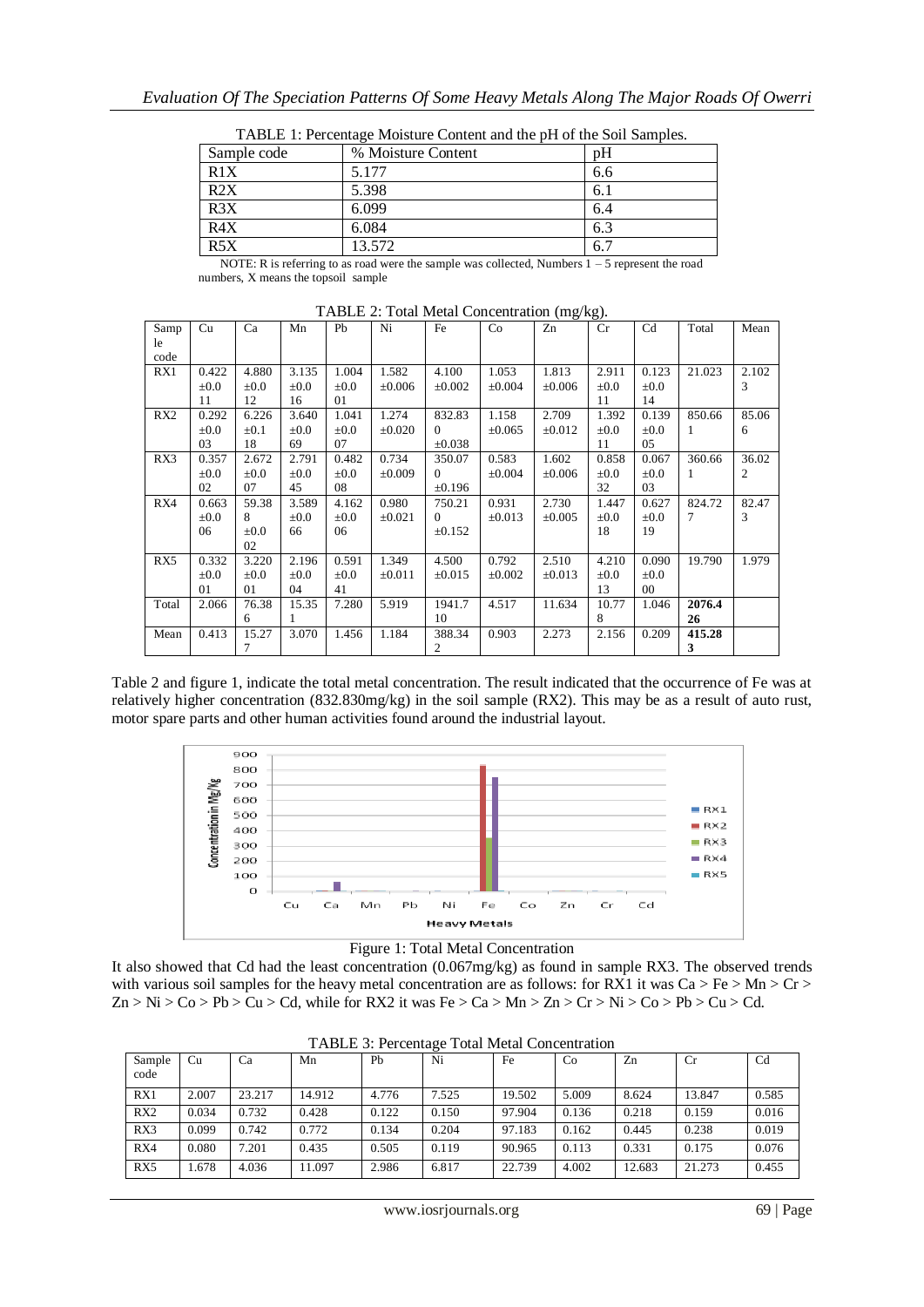



The trend Fe > Mn > Ca > Zn > Cr > Ni > Co > Pb > Cu > Cd, Fe > Ca > Pb > Mn > Zn > Cr > Ni > Co > Cu > Cd and  $Fe > Cr > Zn > Mn > Ni > Ca > Co > Pb > Cu > Cd$  are for RX3, RX4 and RX5 samples respectively. Cd had the least total concentration and Fe had the highest total concentration except for RX1 where Ca had the maximum value in the soil samples.

|                 |                      |                      |                      |                      | Trubble 1. Fractional Concentration of Cu in the Various bons bamples (ing Rg). |                      |       |       |            |         |
|-----------------|----------------------|----------------------|----------------------|----------------------|---------------------------------------------------------------------------------|----------------------|-------|-------|------------|---------|
| Sample<br>code  | F1                   | F2                   | F <sub>3</sub>       | F <sub>4</sub>       | F <sub>5</sub>                                                                  | F6                   | Total | Mean  | <b>BAF</b> | $%$ BAF |
| RX1             | 0.092<br>$\pm 0.000$ | 0.070<br>$\pm 0.001$ | 0.166<br>$\pm 0.001$ | 0.088<br>$\pm 0.001$ | 0.112<br>$\pm 0.002$                                                            | 0.315<br>$\pm 0.009$ | 0.843 | 0.141 | 0.328      | 38.909  |
| RX <sub>2</sub> | 0.651<br>$\pm 0.152$ | ND.                  | 0.107<br>$\pm 0.003$ | 0.059<br>$\pm 0.001$ | 0.150<br>$\pm 0.014$                                                            | 0.311<br>$\pm 0.003$ | 1.278 | 0.213 | 0.758      | 59.311  |
| RX3             | ND                   | 0.076<br>$+0.004$    | 0.132<br>$+0.000$    | 0.079<br>$+0.003$    | 0.104<br>$+0.001$                                                               | 0.211<br>$+0.003$    | 0.602 | 0.100 | 0.208      | 34.551  |

0.244  $±0.004$ 

0.149  $+0.000$ 

Total 0.842 0.245 0.708 0.460 0.759 1.212 4.366 0.728 1.795 199.692

0.086 ±0.001

0.289 ±0.003 0.742 0.124 0.269 36.253

0.763 0.127 0.234 30.668

RX4 ND 0.076

 $+0.0012$ 

RX5 0.099

±0.002

0.023 ±0.001 0.193 ±0.004

0.112 ±0.000 0.143 ±0.003

0.091 ±0.002

TABLE 4: Fractional Concentration of Cu in the Various Soils Samples (mg/kg).

Mean 0.164 0.049 0.142 0.092 0.152 0.242 0.841 0.140 0.355 39.938 *F1 = Water soluble Fraction, F2 = exchangeable metal fraction, F3 = carbonate fractions, F4 = reducible Fractions, F5 = oxidizable and F6 = residual fractions. ND = not detected.*

In the soil samples, much of the copper was associated with residual fractions with a mean value of 0.242mg/kg (Table 4). The observed trend in the range of copper concentration in the various fractions was  $F6 > F1 > F5$  $F3 > F4 > F2$ . Also the trend in the percentage bioavailability of the samples was  $RX2 > RX1 > RX4 > RX3 >$ RX5. The water soluble fractions of samples RX3 and RX4 was at non-detectable level of the FAAS. So also it was for the exchangeable fraction of the RX2 sample. The highest fraction of Cu was found in sample RX2  $(0.651mg/kg)$  in the water soluble fraction (F1), and this contributed to the high value of the %BAF of Cu (59.311%) more than every other sample in the study area.



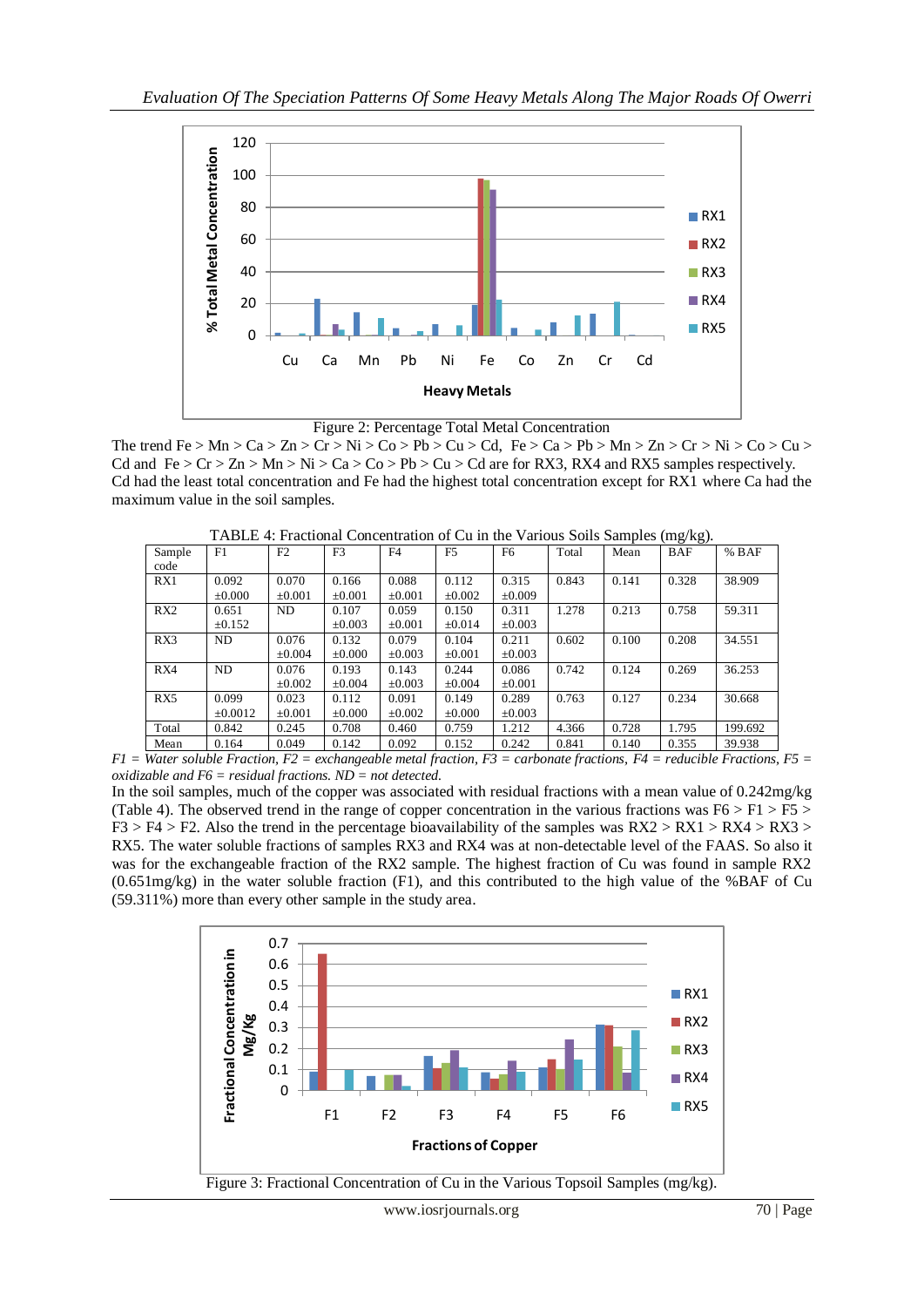|        | TABLE J. Practional Concentration of Ca in the various Son Samples (ing/kg). |                |                |             |                |             |         |        |            |         |  |  |  |  |
|--------|------------------------------------------------------------------------------|----------------|----------------|-------------|----------------|-------------|---------|--------|------------|---------|--|--|--|--|
| Sample | F1                                                                           | F <sub>2</sub> | F <sub>3</sub> | F4          | F <sub>5</sub> | F6          | Total   | Mean   | <b>BAF</b> | $%$ BAF |  |  |  |  |
| code   |                                                                              |                |                |             |                |             |         |        |            |         |  |  |  |  |
| RX1    | 3.210                                                                        | 4.966          | 2.166          | 5.446       | 1.332          | 0.689       | 17.809  | 2.968  | 10.342     | 58.072  |  |  |  |  |
|        | $\pm 0.015$                                                                  | $\pm 0.008$    | $\pm 0.019$    | $\pm 0.052$ | $\pm 0.019$    | $\pm 0.049$ |         |        |            |         |  |  |  |  |
| RX2    | 2.415                                                                        | 5.259          | 2.949          | 3.948       | 1.477          | 6.992       | 23.040  | 3.840  | 10.623     | 46.107  |  |  |  |  |
|        | $\pm 0.016$                                                                  | $\pm 0.012$    | $\pm 0.041$    | $\pm 0.016$ | $\pm 0.001$    | $\pm 0.055$ |         |        |            |         |  |  |  |  |
| RX3    | 1.575                                                                        | 2.793          | 1.693          | 1.866       | 0.954          | 0.417       | 9.298   | 1.550  | 6.061      | 65.186  |  |  |  |  |
|        | $\pm 0.041$                                                                  | $\pm 0.047$    | $\pm 0.017$    | $\pm 0.084$ | $\pm 0.018$    | $\pm 0.001$ |         |        |            |         |  |  |  |  |
| RX4    | 1.220                                                                        | 3.809          | 2.746          | 8.213       | 18.963         | 8.225       | 43.176  | 7.196  | 7.775      | 18.008  |  |  |  |  |
|        | $\pm 0.011$                                                                  | $\pm 0.171$    | $\pm 0.015$    | $\pm 0.219$ | $\pm 0.053$    | $\pm 0.200$ |         |        |            |         |  |  |  |  |
| RX5    | 2.330                                                                        | 3.298          | 1.220          | 2.386       | 1.168          | 0.455       | 10.857  | 1.810  | 6.848      | 63.075  |  |  |  |  |
|        | $\pm 0.033$                                                                  | $\pm 0.062$    | $\pm 0.012$    | $\pm 0.016$ | $\pm 0.005$    | $\pm 0.001$ |         |        |            |         |  |  |  |  |
| Total  | 10.750                                                                       | 20.125         | 10.774         | 21.859      | 23.894         | 16.778      | 104.180 | 17.363 | 41.649     | 250.448 |  |  |  |  |
| Mean   | 2.150                                                                        | 4.025          | 2.155          | 4.372       | 4.779          | 3.356       | 20.837  | 3.473  | 8.330      | 50.089  |  |  |  |  |

 $T_{\text{nontration}}$  of  $C_0$  in the Various Soil Samples (mg/kg).

In the soil samples, much of the Ca was associated with the oxidisable fractions with a mean value of 4.779mg/kg. The observed trend in the range of Ca concentration in the various fractions was  $F5 > F4 > F2 > F6$  $>$  F3  $>$  F1. Also the trend in the percentage bioavailability of the samples was RX3  $>$  RX5  $>$  RX1  $>$  RX2  $>$ RX4. The least fractional concentration of Ca was found in sample RX3 (0.417mg/kg) also at the residual fraction.



Figure 4: Fractional Concentration of Ca in the Various Soil samples (mg/kg).

From fig. 4, we can see that Road 4 (RX4) recorded the most fractional concentration of Ca (18.963mg/kg) at the oxidizable fractions. The mean % BAF of Ca is 50.089%, which is slightly above average and it shows that Ca is potentially bioavailable for organism's uptake in the studied area.

|        |             |             |                |             |                |                |        |       | Ō<br>$\mathcal{O}'$ |         |
|--------|-------------|-------------|----------------|-------------|----------------|----------------|--------|-------|---------------------|---------|
| Sample | F1          | F2          | F <sub>3</sub> | F4          | F <sub>5</sub> | F <sub>6</sub> | Total  | Mean  | <b>BAF</b>          | $%$ BAF |
| code   |             |             |                |             |                |                |        |       |                     |         |
| RX1    | 0.221       | 0.681       | 1.021          | 0.886       | 0.945          | 2.311          | 6.065  | 1.010 | 1.923               | 31.707  |
|        | $\pm 0.013$ | $\pm 0.003$ | $\pm 0.000$    | $\pm 0.012$ | $\pm 0.005$    | $\pm 0.019$    |        |       |                     |         |
| RX2    | 0.024       | 0.992       | 1.044          | 0.879       | 1.232          | 2.477          | 6.648  | 1.108 | 2.060               | 30.987  |
|        | $\pm 0.006$ | $\pm 0.002$ | $\pm 0.032$    | $\pm 0.018$ | $\pm 0.005$    | $\pm 0.065$    |        |       |                     |         |
| RX3    | 0.106       | 0.653       | 0.673          | 0.652       | 0.759          | 2.070          | 4.913  | 0.818 | 1.432               | 29.147  |
|        | $\pm 0.003$ | $\pm 0.021$ | $\pm 0.013$    | $\pm 0.017$ | $\pm 0.017$    | $\pm 0.084$    |        |       |                     |         |
| RX4    | 0.139       | 0.388       | 0.856          | 1.047       | 0.849          | 0.465          | 3.744  | 0.624 | 1.383               | 36.939  |
|        | $\pm 0.005$ | $\pm 0.005$ | $\pm 0.031$    | $\pm 0.023$ | $\pm 0.018$    | $\pm 0.007$    |        |       |                     |         |
| RX5    | 0.142       | 0.728       | 1.001          | 0.924       | 0.681          | 1.677          | 5.203  | 0.867 | 1.921               | 36.921  |
|        | $\pm 0.062$ | $\pm 0.011$ | $\pm 0.000$    | $\pm 0.062$ | $\pm 0.036$    | $\pm 0.029$    |        |       |                     |         |
| Total  | 0.682       | 3.442       | 4.595          | 4.388       | 4.466          | 9.000          | 26.573 | 4.429 | 8.719               | 165.701 |
| Mean   | 0.136       | 0.688       | 0.919          | 0.878       | 0.893          | 1.800          | 5.314  | 0.886 | 1.743               | 33.140  |

TABLE 6: Fractional Concentration of Mn in the Various Soil Samples (mg/kg).

The mean %BAF of Mn is 33.140% which is below average and so Mn has a high non-bioavailable fraction in the studied area (Table 6). This is also supported by the observed trend in the concentration of Mn in the various fractions –  $F6 > F3 > F4 > F2 > F1$ . The trend in the percentage bioavailability of Mn in the soil samples is  $RX4 > RX5 > RX1 > RX2 > RX3$ . Much of the Mn fractions were associated with the residual fraction (F6) with mean value of 1.800mg/kg.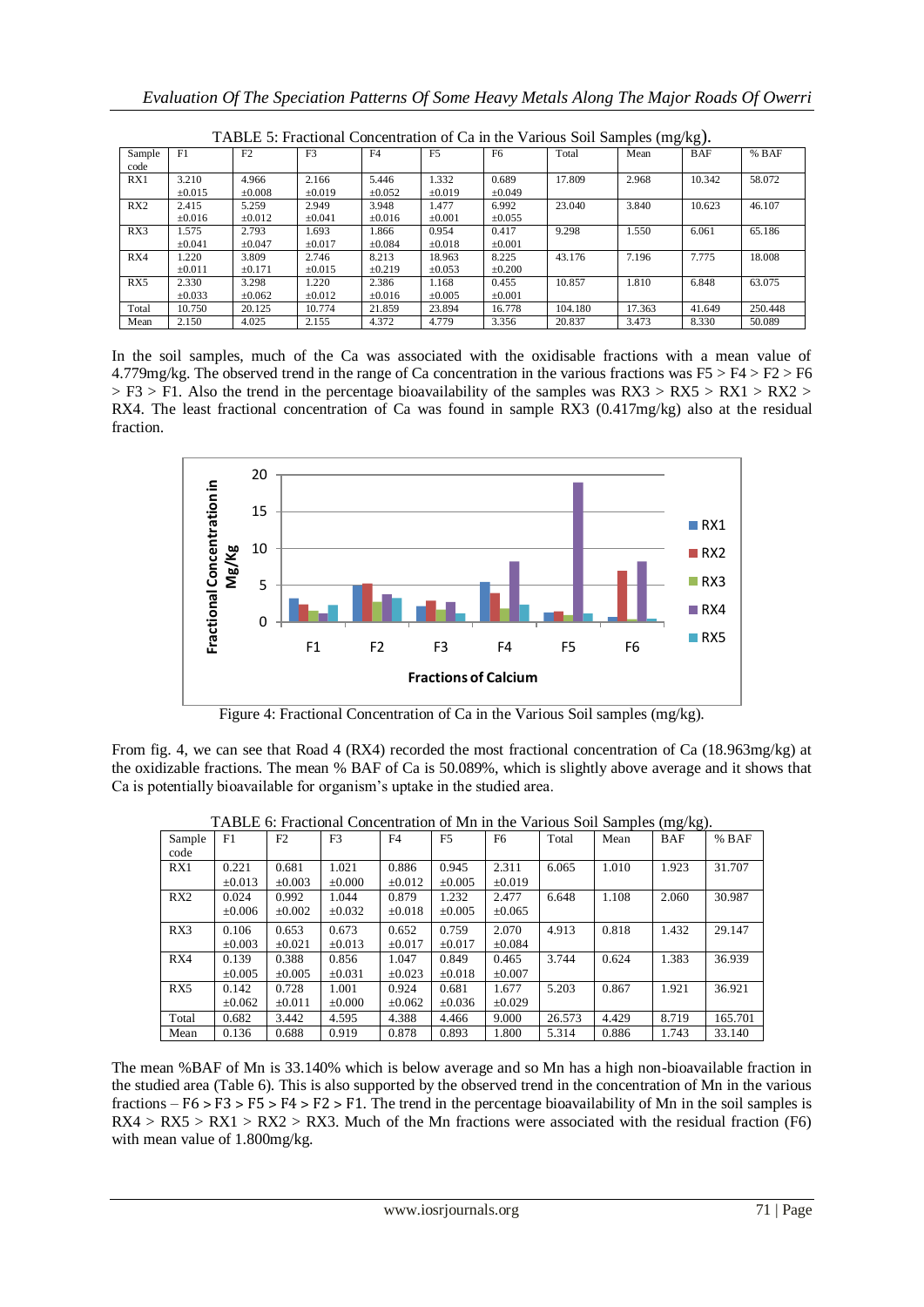

Figure 5: Fractional Concentration of Mn in the Various Soil Samples (mg/kg).

| TABLE 7: Fractional Concentration of Pb in the Various Soil Samples (mg/kg). |                                                                                                    |             |             |             |             |             |       |       |       |         |  |  |  |  |
|------------------------------------------------------------------------------|----------------------------------------------------------------------------------------------------|-------------|-------------|-------------|-------------|-------------|-------|-------|-------|---------|--|--|--|--|
| Sample                                                                       | F <sub>5</sub><br>F1<br>F2<br>F3<br>F4<br>Total<br>F <sub>6</sub><br><b>BAF</b><br>$%$ BAF<br>Mean |             |             |             |             |             |       |       |       |         |  |  |  |  |
| code                                                                         |                                                                                                    |             |             |             |             |             |       |       |       |         |  |  |  |  |
| RX1                                                                          | N <sub>D</sub>                                                                                     | <b>ND</b>   | 0.398       | 0.049       | ND          | 0.050       | 0.497 | 0.083 | 0.398 | 80.080  |  |  |  |  |
|                                                                              |                                                                                                    |             | $\pm 0.015$ | $\pm 0.003$ |             | $\pm 0.050$ |       |       |       |         |  |  |  |  |
| RX2                                                                          | N <sub>D</sub>                                                                                     | ND          | 0.207       | 0.001       | ND          | 0.561       | 0.769 | 0.154 | 0.207 | 26.918  |  |  |  |  |
|                                                                              |                                                                                                    |             | $\pm 0.015$ | $\pm 0.007$ |             | $\pm 0.004$ |       |       |       |         |  |  |  |  |
| RX3                                                                          | ND.                                                                                                | ND          | 0.222       | <b>ND</b>   | ND          | 0.226       | 0.448 | 0.075 | 0.222 | 49.553  |  |  |  |  |
|                                                                              |                                                                                                    |             | $\pm 0.006$ |             |             | $\pm 0.015$ |       |       |       |         |  |  |  |  |
| RX4                                                                          | ND                                                                                                 | 0.002       | 0.711       | 0.334       | 0.292       | ND.         | 1.339 | 0.223 | 0.112 | 8.364   |  |  |  |  |
|                                                                              |                                                                                                    | $\pm 0.007$ | $\pm 0.009$ | $\pm 0.007$ | $\pm 0.027$ |             |       |       |       |         |  |  |  |  |
| RX5                                                                          | N <sub>D</sub>                                                                                     | 0.023       | 0.538       | 0.039       | ND          | 0.089       | 0.689 | 0.115 | 0.561 | 81.422  |  |  |  |  |
|                                                                              |                                                                                                    | $\pm 0.002$ | $\pm 0.014$ | $\pm 0.000$ |             | $\pm 0.006$ |       |       |       |         |  |  |  |  |
| Total                                                                        | 0.000                                                                                              | 0.025       | 2.076       | 0.423       | 0.292       | 0.926       | 3.742 | 0.624 | 2.101 | 246.337 |  |  |  |  |
| Mean                                                                         | 0.000                                                                                              | 0.005       | 0.415       | 0.085       | 0.058       | 0.185       | 0.748 | 0.125 | 0.420 | 49.267  |  |  |  |  |



Figure 6: Fractional Concentration of Pb in the Various Soil Samples (mg/kg).

From table 7 much of the Pb was associated with the carbonate fraction were the mean concentration is 0.415mg/kg. This is also shown by the observed trend of the various fractions of Pb –  $F3 > F6 > F4 > F5 > F2 >$ F1. Pb was not detectable by the FAAS on the water soluble fraction. It was detectable at the exchangeable fraction only in samples RX4 and RX5. Also it was not found in sample RX3 on the reducible fraction and in the oxidisable fraction, it was not detectable except for sample RX4 only and on the residual fraction, it was seen in all the samples except for sample RX4. The observed trend in the percentage bioavailable fractions of the samples was  $RX5 > RX1 > RX3 > RX2 > RX4$  (Table 7). Much of the Pb was associated with the carbonate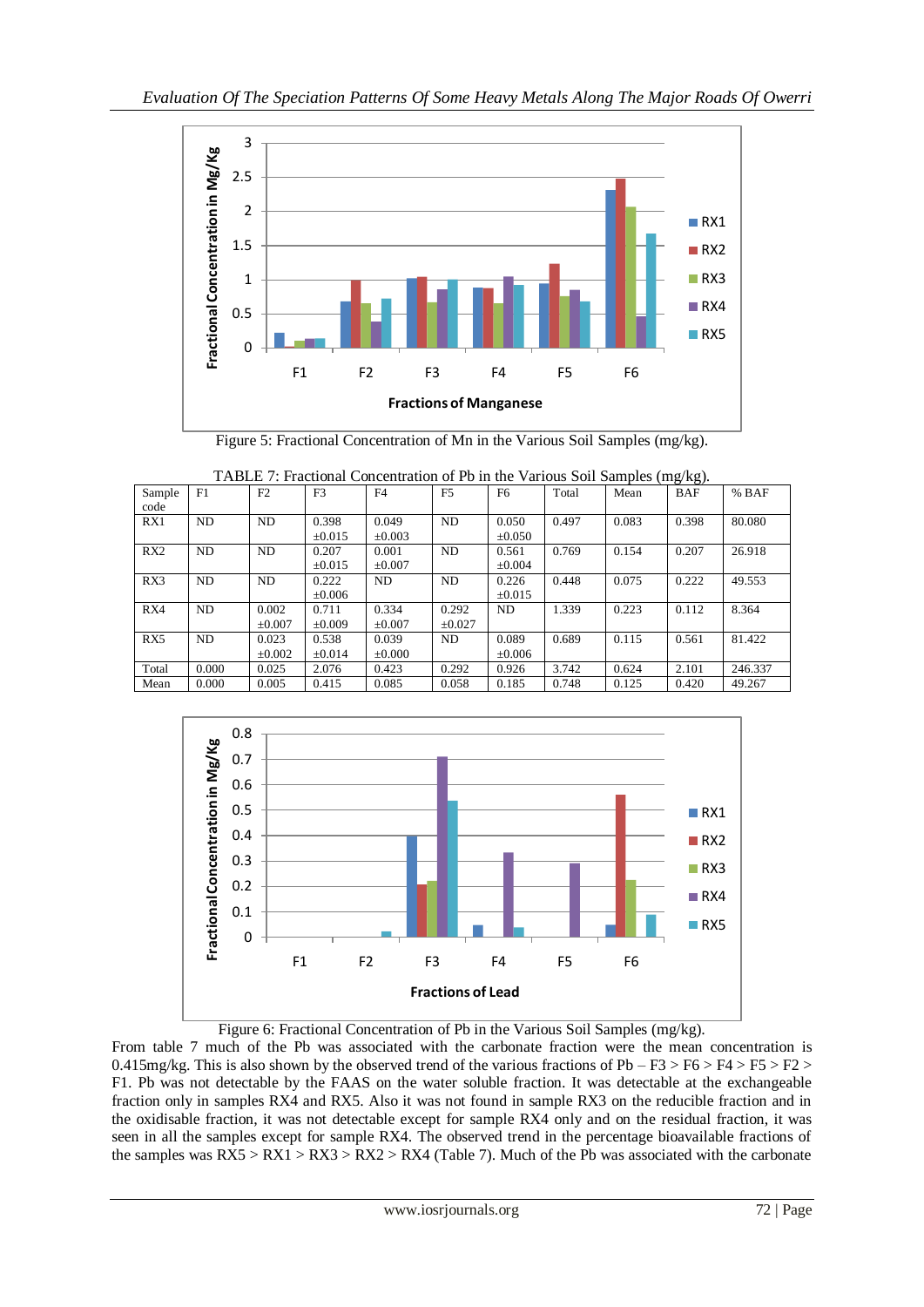bound fraction and is potentially bioavailable in most of the studied area (fig. 6), except for road 2 (RX2) were the %BAF was below 50% in the carbonate bound fraction, but rather higher in the residual fraction.

| Sample | F1          | F2          | F <sub>3</sub> | F <sub>4</sub> | F5          | F <sub>6</sub> | Total | Mean  | <b>BAF</b> | $%$ BAF |
|--------|-------------|-------------|----------------|----------------|-------------|----------------|-------|-------|------------|---------|
| code   |             |             |                |                |             |                |       |       |            |         |
| RX1    | 0.019       | 0.218       | 0.309          | 0.065          | 0.057       | 0.728          | 1.396 | 0.233 | 0.546      | 39.112  |
|        | $\pm 0.001$ | $\pm 0.000$ | $\pm 0.002$    | $\pm 0.001$    | $\pm 0.000$ | $\pm 0.000$    |       |       |            |         |
| RX2    | 0.027       | 0.136       | 0.226          | 0.050          | 0.080       | 0.720          | 1.239 | 0.207 | 0.389      | 31.396  |
|        | $\pm 0.006$ | $\pm 0.002$ | $\pm 0.014$    | $\pm 0.003$    | $\pm 0.003$ | $\pm 0.007$    |       |       |            |         |
| RX3    | 0.016       | 0.125       | 0.245          | 0.048          | 0.044       | 0.506          | 0.984 | 0.164 | 0.386      | 39.228  |
|        | $\pm 0.001$ | $\pm 0.001$ | $\pm 0.006$    | $\pm 0.000$    | $\pm 0.000$ | $\pm 0.001$    |       |       |            |         |
| RX4    | 0.029       | 0.138       | 0.332          | 0.076          | 0.069       | 0.114          | 0.758 | 0.126 | 0.499      | 65.831  |
|        | $\pm 0.002$ | $\pm 0.004$ | $\pm 0.068$    | $\pm 0.000$    | $\pm 0.005$ | $\pm 0.005$    |       |       |            |         |
| RX5    | 0.032       | 0.334       | 0.292          | 0.054          | 0.060       | 0.438          | 1.210 | 0.202 | 0.658      | 54.380  |
|        | $\pm 0.002$ | $\pm 0.011$ | $\pm 0.000$    | $\pm 0.000$    | $\pm 0.000$ | $\pm 0.002$    |       |       |            |         |
| Total  | 0.123       | 0.951       | 1.404          | 0.293          | 0.310       | 2.506          | 5.587 | 0.931 | 2.478      | 229.947 |
| Mean   | 0.025       | 0.190       | 0.281          | 0.059          | 0.062       | 0.501          | 1.118 | 0.186 | 0.496      | 45.989  |

TABLE 8: Fractional Concentration of Ni in the Various Soil Samples (mg/kg).



Figure 7: Fractional Concentration of Ni in the Various Soils Samples (mg/kg).

Table 8 represents the various fractions of Ni in the soil samples. The highest concentration of Ni in the various samples was recorded in the residual fraction (F6) with a value 0.728mg/kg (RX1) and the least was found on sample RX3 in the water soluble fraction with a value of 0.016mg/kg. The observed trends in the percentage BAF and the mean concentration of the samples in the fractions are  $RX4 > RX5 > RX3 > RX1 > RX2$  and F6 > F3 > F2 > F5 > F4 > F1 respectively. The bioavailable fraction of Ni is generally low since the %BAF of all the samples were below 50% except for samples of road 4 and 5.

|  | TABLE 9: Fractional Concentration of Fe in the Various Soil Samples (mg/kg). |  |  |  |
|--|------------------------------------------------------------------------------|--|--|--|
|  |                                                                              |  |  |  |

| Sample | F1          | F2          | F3          | F4          | F <sub>5</sub> | F6          | Total   | Mean    | ັ<br>ັ<br>BAF | $%$ BAF |
|--------|-------------|-------------|-------------|-------------|----------------|-------------|---------|---------|---------------|---------|
|        |             |             |             |             |                |             |         |         |               |         |
| code   |             |             |             |             |                |             |         |         |               |         |
| RX1    | 0.200       | 9.100       | 8.100       | 10.100      | 4.600          | 14.000      | 46.100  | 7.683   | 17.400        | 37.744  |
|        | $\pm 0.039$ | $\pm 0.066$ | $\pm 0.142$ | $\pm 0.055$ | $\pm 0.039$    | $\pm 0.123$ |         |         |               |         |
| RX2    | ND          | 12.380      | 25.431      | 42.924      | 114.618        | 27.800      | 223.153 | 37.192  | 37.811        | 16.944  |
|        |             | $\pm 0.060$ | $\pm 0.035$ | $\pm 0.028$ | $\pm 0.146$    | $\pm 0.139$ |         |         |               |         |
| RX3    | ND          | 4.242       | 15.090      | 90.741      | 61.215         | 255.360     | 426.648 | 71.100  | 19.332        | 4.531   |
|        |             | $\pm 0.017$ | $\pm 0.013$ | $\pm 0.002$ | $\pm 0.085$    | $\pm 0.014$ |         |         |               |         |
| RX4    | ND          | 14.150      | 20.916      | 109.683     | 76.398         | 10.840      | 231.987 | 38.665  | 35.066        | 15.115  |
|        |             | $+0.094$    | $\pm 0.058$ | $+0.090$    | $\pm 0.062$    | $\pm 0.457$ |         |         |               |         |
| RX5    | 0.200       | 5.881       | 9.100       | 7.000       | 8.000          | 10.400      | 40.581  | 6.764   | 15.181        | 37.409  |
|        | $\pm 0.022$ | $\pm 0.046$ | $\pm 0.022$ | $\pm 0.056$ | $\pm 0.029$    | $\pm 0.049$ |         |         |               |         |
| Total  | 0.400       | 45.753      | 78.637      | 260.448     | 264.831        | 318.400     | 968.469 | 161.412 | 124.790       | 111.743 |
| Mean   | 0.080       | 9.151       | 15.727      | 52.090      | 52.966         | 63.680      | 193.694 | 32.282  | 24.958        | 22.349  |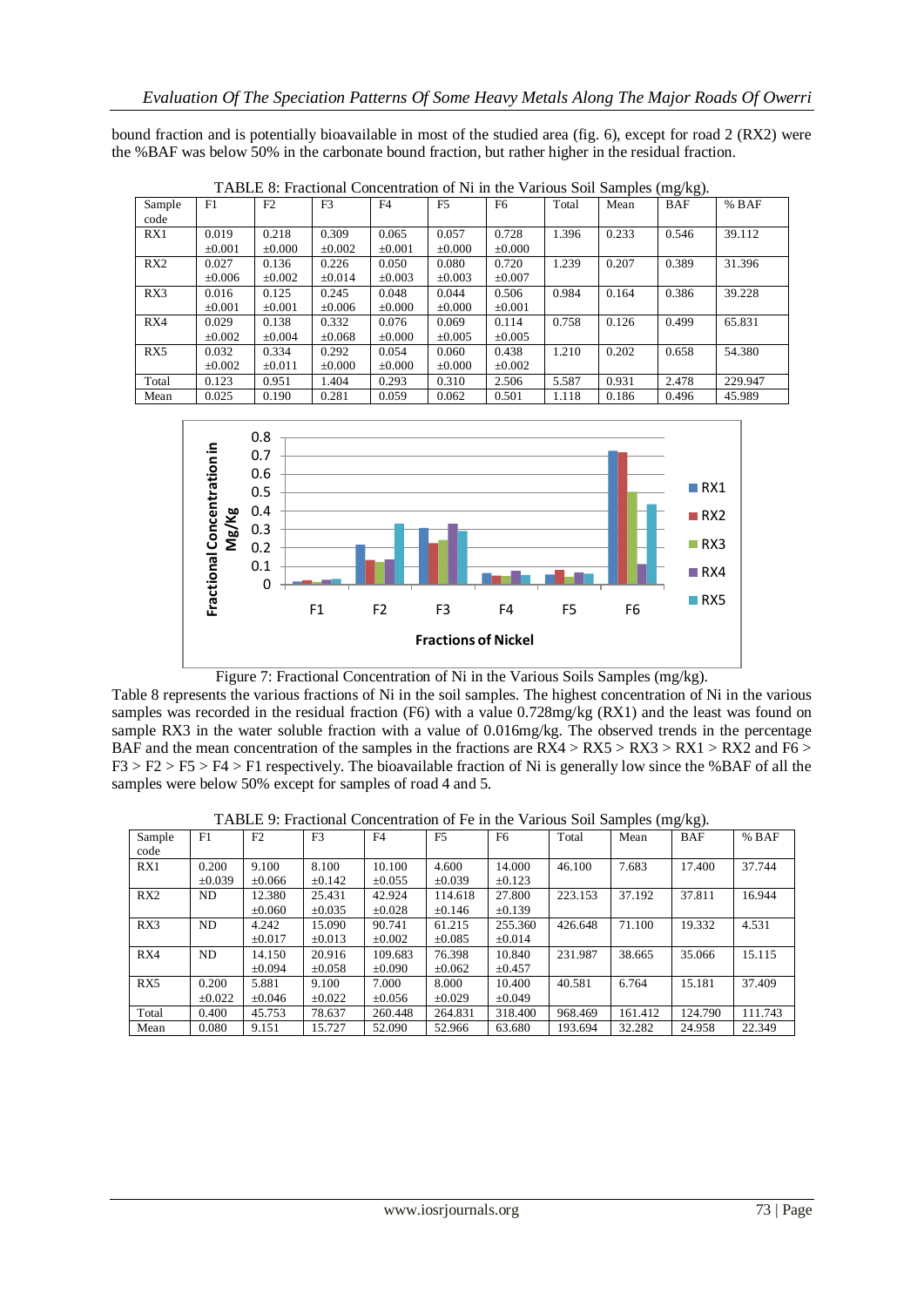

Figure 8: Fractional Concentration of Fe in the Various Soil Samples (mg/kg).

Represented in table 9 is the fractionation pattern of Fe in the soil samples. On the water soluble fraction Fe was not detectable by the FAAS in all the samples except for samples RX1 and RX5, this lead to low mobility of Fe and its low bioavailability.

TABLE 10: Fractional Concentration of Co in the Various Soil Samples (mg/kg).

|        |                |             |                |             |                |             |        |       | ັ້         |         |
|--------|----------------|-------------|----------------|-------------|----------------|-------------|--------|-------|------------|---------|
| Sample | F1             | F2          | F <sub>3</sub> | F4          | F <sub>5</sub> | F6          | Total  | Mean  | <b>BAF</b> | $%$ BAF |
| code   |                |             |                |             |                |             |        |       |            |         |
| RX1    | 0.012          | 0.215       | 0.226          | 0.010       | 0.030          | 0.556       | 1.049  | 0.181 | 0.487      | 44.968  |
|        | ±0.001         | $\pm 0.005$ | $\pm 0.006$    | $\pm 0.010$ | $\pm 0.003$    | $\pm 0.001$ |        |       |            |         |
| RX2    | N <sub>D</sub> | 0.091       | 0.166          | ND          | 0.024          | 0.639       | 0.920  | 0.153 | 0.257      | 27.934  |
|        |                | $\pm 0.004$ | $\pm 0.002$    |             | $\pm 0.004$    | $\pm 0.011$ |        |       |            |         |
| RX3    | ND             | 0.076       | 6.135          | 0.016       | 0.023          | 0.494       | 6.744  | 1.124 | 6.211      | 92.097  |
|        |                | $\pm 0.001$ | $\pm 0.004$    | $\pm 0.001$ | $\pm 0.004$    | $\pm 0.005$ |        |       |            |         |
| RX4    | 0.014          | 0.126       | 0.250          | 0.034       | 0.039          | 0.098       | 0.561  | 0.094 | 0.390      | 69.519  |
|        | $\pm 0.002$    | $\pm 0.002$ | $\pm 0.005$    | $\pm 0.003$ | $\pm 0.004$    | $\pm 0.001$ |        |       |            |         |
| RX5    | ND             | 0.010       | 0.186          | 0.002       | 0.028          | 0.518       | 0.744  | 0.124 | 0.196      | 26.344  |
|        |                | $\pm 0.000$ | $\pm 0.001$    | $\pm 0.002$ | $\pm 0.000$    | $\pm 0.005$ |        |       |            |         |
| Total  | 0.026          | 0.518       | 6.963          | 0.062       | 0.144          | 2.305       | 10.018 | 1.670 | 7.507      | 260.862 |
| Mean   | 0.005          | 0.104       | 1.393          | 0.012       | 0.029          | 0.461       | 2.004  | 0.334 | 1.502      | 52.172  |



Figure 9: Fractional Concentration of Co in the Various Soil Samples (mg/kg).

It was most in sample RX3 on the residual fraction (255.360mg/kg) while the least value of Fe was found in samples RX1 and RX5 (0.200mg/kg) on their water soluble fractions. The observed trend in the percentage BAF of the samples is  $RX1 > RX5 > RX2 > RX4 > RX3$ , while that of the mean concentration of their various fractions is  $F6 > F5 > F4 > F3 > F2 > F1$ . Since most of the Fe is associated with the residual fraction, it means that it is mainly from geochemical sources.

The observed trend in the mean concentration of the fractions of Co was  $F3 > F6 > F2 > F5 > F4 > F1$ while the trend in the percentage BAF of the samples is  $RX3 > RX4 > RX1 > RX5$  (Table 10). Co had its highest concentration in sample RX3 at the reducible fraction (F3) (6.135mg/kg) and the least value in sample RX5 (0.002mg/kg) also at the reducible fraction, but it was undetectable in samples RX2, RX3 and RX5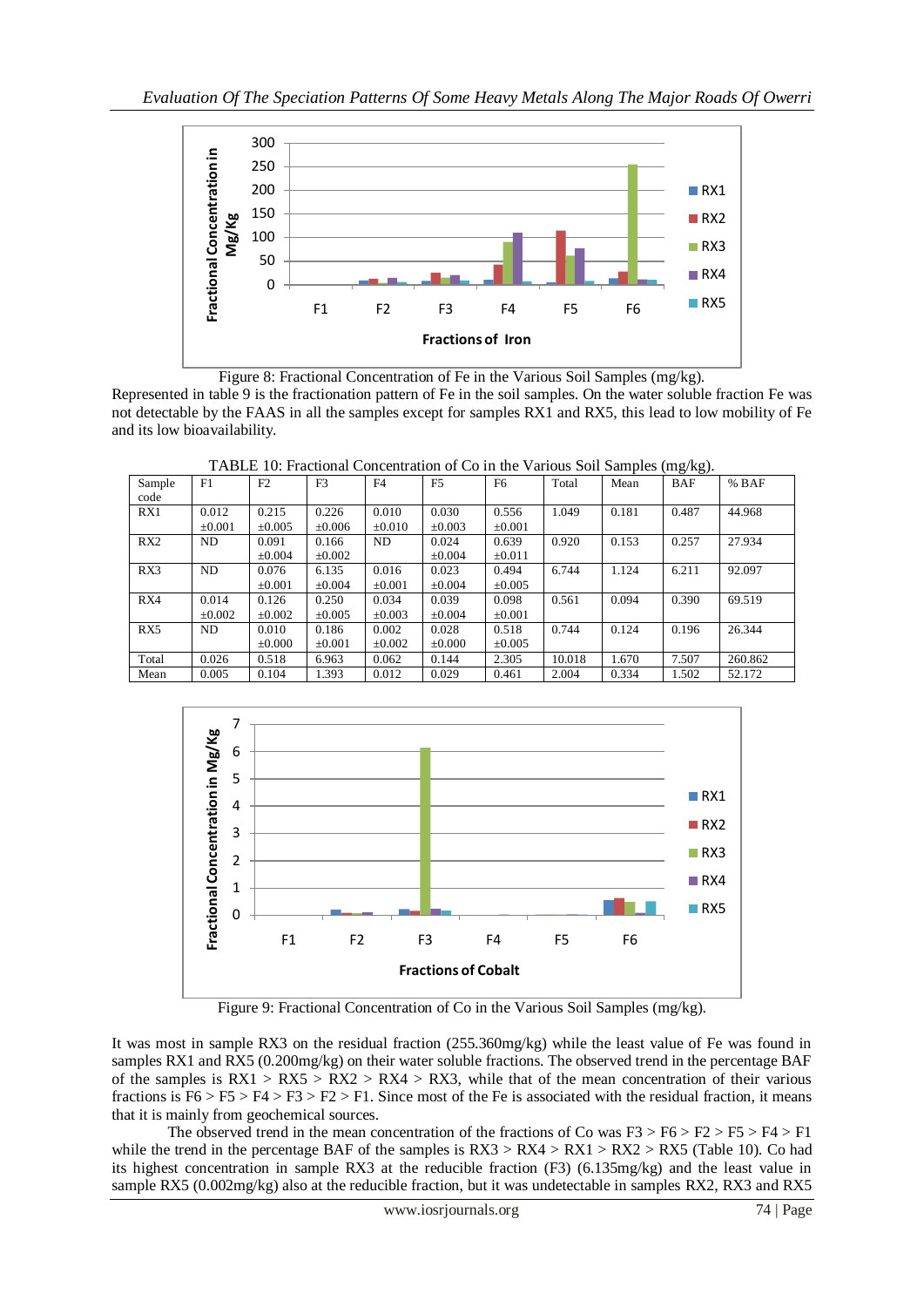|  |  |  |  |  |  |  | in their water soluble fractions (F1) and also in the reducible fraction of sample RX2. The % bioavailable |
|--|--|--|--|--|--|--|------------------------------------------------------------------------------------------------------------|
|  |  |  |  |  |  |  | fraction of Co was considerably high since the mean %BAF is 52.172%, though it was low for roads 5 and 2.  |

| TABLE TI: Fractional Concentration of Zn in the Various Soil Samples (mg/kg). |             |             |                |             |                |             |        |       |            |        |
|-------------------------------------------------------------------------------|-------------|-------------|----------------|-------------|----------------|-------------|--------|-------|------------|--------|
| Sample                                                                        | F1          | F2          | F <sub>3</sub> | F4          | F <sub>5</sub> | F6          | Total  | Mean  | <b>BAF</b> | % BAF  |
| code                                                                          |             |             |                |             |                |             |        |       |            |        |
| RX1                                                                           | 0.711       | 0.311       | 0.623          | 0.213       | 0.326          | 6.321       | 8.505  | 1.418 | 1.645      | 19.342 |
|                                                                               | $\pm 0.010$ | $\pm 0.012$ | $\pm 0.006$    | $\pm 0.005$ | $\pm 0.015$    | $\pm 0.002$ |        |       |            |        |
| RX2                                                                           | 0.082       | 0.262       | 0.471          | 0.370       | 0.423          | 15.225      | 16.833 | 2.806 | 0.815      | 4.842  |
|                                                                               | $\pm 0.011$ | $\pm 0.015$ | $\pm 0.011$    | $\pm 0.015$ | $\pm 0.003$    | $\pm 0.013$ |        |       |            |        |
| RX3                                                                           | 0.103       | 0.249       | 0.538          | 0.454       | 0.437          | 5.208       | 6.989  | 1.164 | 0.890      | 12.734 |
|                                                                               | $\pm 0.005$ | $\pm 0.002$ | $\pm 0.011$    | ±0.011      | $\pm 0.008$    | $\pm 0.015$ |        |       |            |        |
| RX4                                                                           | 0.204       | 0.259       | 1.375          | 0.824       | 0.917          | 0.330       | 3.909  | 0.652 | 1.838      | 47.020 |
|                                                                               | $\pm 0.006$ | $\pm 0.001$ | $\pm 0.014$    | $\pm 0.016$ | $\pm 0.017$    | $\pm 0.005$ |        |       |            |        |
| RX5                                                                           | 0.166       | 0.255       | 0.332          | 0.232       | 0.365          | 8.133       | 9.483  | 1.581 | 0.753      | 7.941  |
|                                                                               | $\pm 0.012$ | $\pm 0.015$ | $\pm 0.002$    | $\pm 0.005$ | $\pm 0.008$    | $\pm 0.005$ |        |       |            |        |
| Total                                                                         | 1.266       | 1.694       | 3.339          | 2.093       | 2.468          | 35.217      | 46.077 | 7.680 | 6.299      | 91.879 |
| Mean                                                                          | 0.253       | 0.339       | 0.668          | 0.419       | 0.494          | 7.043       | 9.216  | 1536  | 1.260      | 18.376 |

|  |  |  | TABLE 11: Fractional Concentration of Zn in the Various Soil Samples (mg/kg). |  |
|--|--|--|-------------------------------------------------------------------------------|--|
|  |  |  |                                                                               |  |

The fractional concentration of Zn in the various soil samples represented by table 11 showed that most of the zinc concentration was found in the residual fractions. The mean concentration is 7.043mg/kg at the residual fraction and the least was in the water soluble fraction with a value of 0.253mg/kg.



Figure 10: Fractional Concentration of Zn in the Various Soil Samples (mg/kg).

| Sample<br>code  | F1          | F <sub>2</sub> | F <sub>3</sub> | F <sub>4</sub> | F <sub>5</sub> | F6          | Total | Mean  | <b>BAF</b> | $\%$<br><b>BAF</b> |
|-----------------|-------------|----------------|----------------|----------------|----------------|-------------|-------|-------|------------|--------------------|
| RX1             | 0.055       | 0.050          | 0.160          | 0.210          | 0.271          | 0.623       | 1.369 | 0.228 | 0.265      | 19.357             |
|                 | $\pm 0.015$ | $\pm 0.001$    | $\pm 0.006$    | $\pm 0.004$    | $\pm 0.011$    | $\pm 0.018$ |       |       |            |                    |
| RX <sub>2</sub> | 0.018       | 0.060          | 0.154          | 0.141          | 0.305          | 0.874       | 1.552 | 0.259 | 0.232      | 14.948             |
|                 | $\pm 0.025$ | $\pm 0.000$    | $\pm 0.008$    | $\pm 0.003$    | $\pm 0.020$    | $\pm 0.014$ |       |       |            |                    |
| RX3             | 0.027       | 0.070          | 0.147          | 0.240          | 0.167          | 0.643       | 1.294 | 0.216 | 0.244      | 18.856             |
|                 | $\pm 0.016$ | $\pm 0.022$    | $\pm 0.021$    | $\pm 0.011$    | $\pm 0.000$    | $\pm 0.000$ |       |       |            |                    |
| RX4             | 0.040       | 0.103          | 0.170          | 0.311          | 0.245          | 0.103       | 0.972 | 0.162 | 0.313      | 32.202             |
|                 | $\pm 0.003$ | $\pm 0.004$    | $\pm 0.026$    | $\pm 0.010$    | $\pm 0.003$    | $\pm 0.017$ |       |       |            |                    |
| RX5             | 0.010       | 0.011          | 0.110          | 0.189          | 0.266          | 0.682       | 1.268 | 0.211 | 0.131      | 10.331             |
|                 | $\pm 0.000$ | $\pm 0.002$    | $\pm 0.009$    | $\pm 0.016$    | $\pm 0.008$    | $\pm 0.003$ |       |       |            |                    |
| Total           | 0.150       | 0.294          | 0.741          | 1.091          | 1.254          | 2.925       | 6.455 | 1.076 | 1.185      | 95.694             |
| Mean            | 0.030       | 0.059          | 0.148          | 0.218          | 0.251          | 0.585       | 1.291 | 0.215 | 0.237      | 19.139             |

TABLE 12: Fractional Concentration of Cr in the Various Soil Samples (mg/kg).

The observed trend in the percentage BAF in the various samples is  $RX4 > RX1 > RX3 > RX5 > RX2$  while the trend for the mean fractional concentration is  $F6 > F3 > F4 > F2 > F1$ . Generally the %BAF of Zn in the samples was low and so led to a mean %BAF of 18.376%. Figure 10 shows the speciation pattern of Zn in the various fractions of the soil samples and it showed that the residual fraction had the most occurrences.

In table 12, the highest fractional concentration of Cr (mean 0.585mg/kg) is found in the residual fraction. The least mean concentration was found in the water soluble fraction (0.030mg/kg).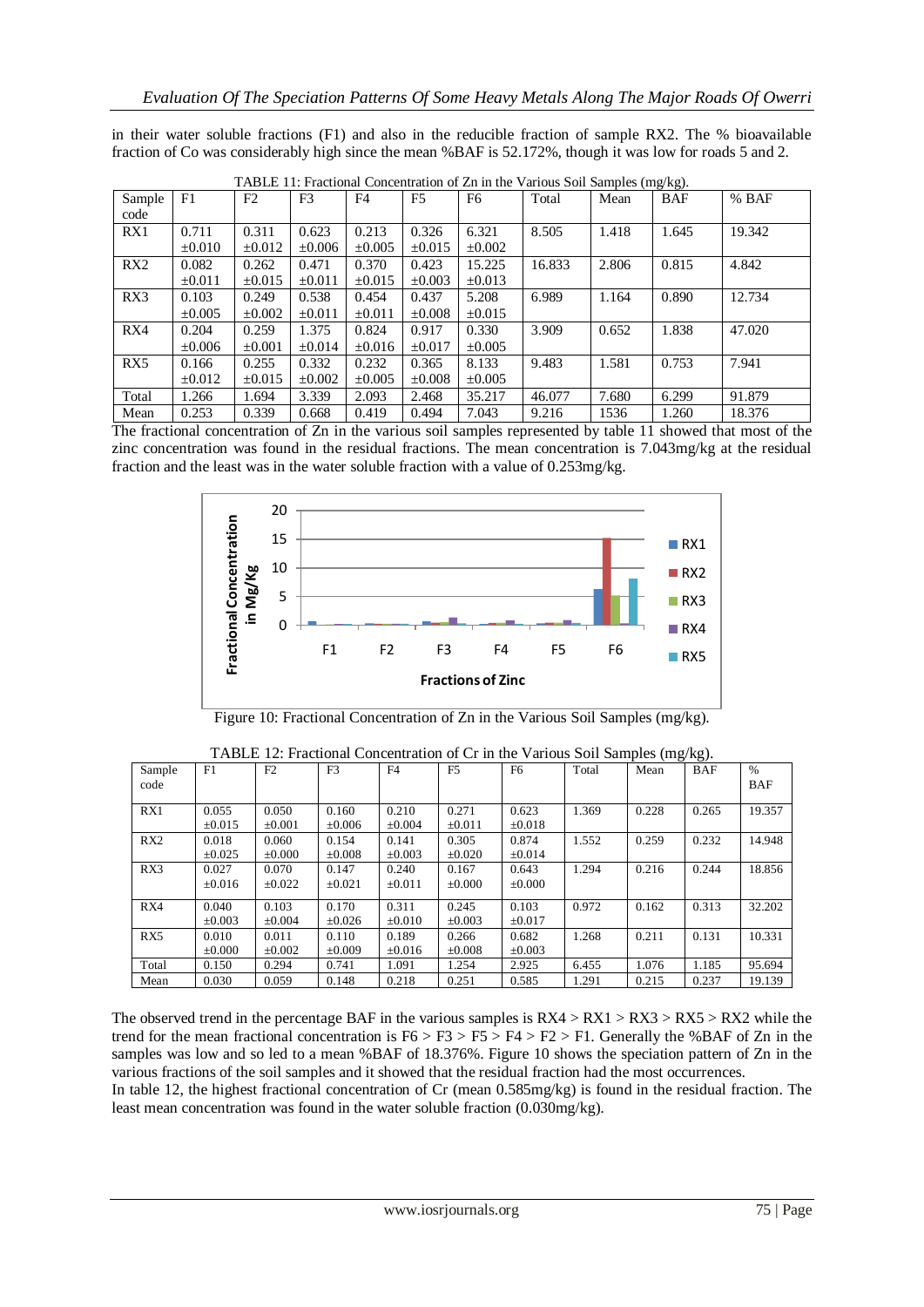

Figure 11: Fractional Concentration of Cr in the Various Soil Samples (mg/kg). Figure 11, indicated that, the concentration was on the increase from F1 through F6. The observed trend in the mean concentration of Cr in the various fractions is  $F6 > F5 > F4 > F3 > F2 > F1$ . The speciation followed a particular pattern and the %BAF of Cr in all the soil samples was generally low with a mean 19.139% (Table 12).



Mean | ND | 0.024 | 0.040 | ND | 0.002 | 0.054 | 0.120 | 0.020 | 0.064 | 54.293

TABLE 13: Fractional Concentration of Cd in the Various Soil Samples (mg/kg).



Figure 12: Fractional Concentration of Cd in the Various Soil Samples (mg/kg).

Cd was undetectable at the water soluble fraction and at the reducible fraction in all the samples (Table 13), so also it is in the oxidisable fraction except on samples RX4 and RX5. The trend in the mean concentration of Cd was  $F6 > F3 > F2 > F5 > F4 > F1$ . Figure 27, indicated that the speciation was more in the residual fraction followed by the carbonate fraction. Even though Cd was undetectable at the water soluble fraction, its %BAF was still high with a mean of 54.293%, suggesting that Cd is potentially bioavailable in the studied area.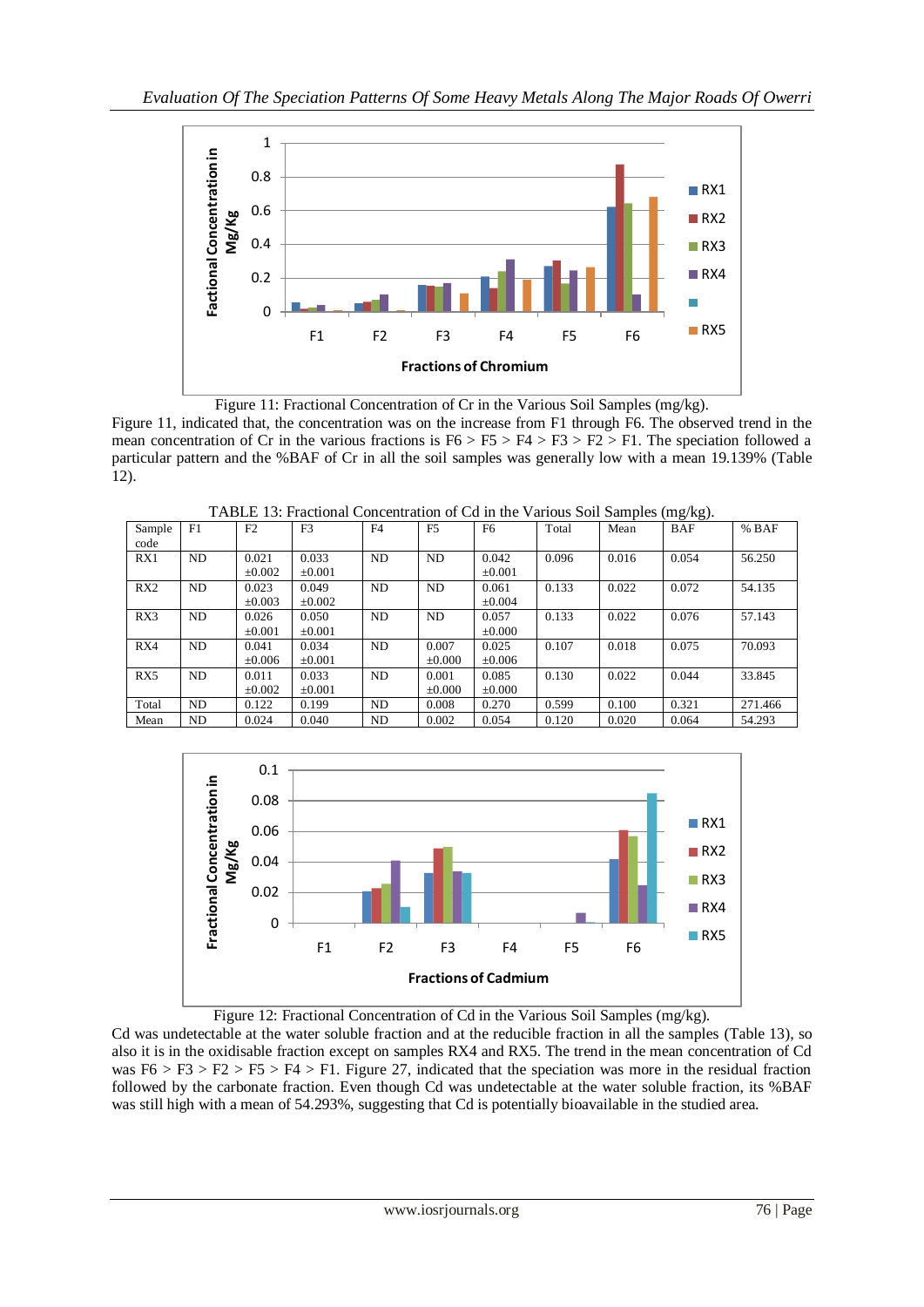| Trubble T is a crediting broavandomy of mean concentration in the bon bampios. |         |         |         |         |         |         |         |        |           |         |
|--------------------------------------------------------------------------------|---------|---------|---------|---------|---------|---------|---------|--------|-----------|---------|
| Sample<br>code                                                                 | Cu      | Ca      | Mn      | Pb      | Ni      | Fe      | Co      | Zn     | <b>Cr</b> | Cd      |
| RX1                                                                            | 38.909  | 58.072  | 31.707  | 80.080  | 39.112  | 37.744  | 44.968  | 19.342 | 19.357    | 56.250  |
| RX2                                                                            | 59.311  | 46.107  | 30.987  | 26.918  | 31.396  | 16.944  | 27.934  | 4.842  | 14.948    | 54.135  |
| RX3                                                                            | 34.551  | 65.186  | 29.147  | 49.553  | 39.228  | 4.531   | 92.097  | 12.734 | 18.856    | 57.143  |
| RX4                                                                            | 36.253  | 18.008  | 36.939  | 8.364   | 65.831  | 15.115  | 69.519  | 47.020 | 32.202    | 70.093  |
| RX5                                                                            | 30.668  | 63.075  | 36.921  | 81.422  | 54.380  | 37.409  | 26.344  | 7.941  | 10.331    | 33.845  |
| <b>GT</b>                                                                      | 199.692 | 250.448 | 165.701 | 246.337 | 229.947 | 111.743 | 260.862 | 91.879 | 95.694    | 271.466 |
| <b>GM</b>                                                                      | 39.938  | 50.090  | 33.140  | 49.267  | 45.989  | 22.349  | 52.172  | 18.376 | 19.139    | 54.293  |

TABLE 14: Percentage Bioavailability of Metal Concentration in the Soil Samples.

 $GT = Ground Total and GM = Ground Mean$ 



Figure 13: Percentage Bioavailability of Metal Concentration in the soil Samples.

We observed that Cd is the most available metal for organism's uptake in the studied area since it had the highest %BAF in the soil samples (Erwin, 2006). The trends in the percentage bioavailability of the various heavy metals are as follows: for RX1 it was  $Pb > Ca > Cd > Co > Ni > Cu > Fe > Mn > Cr > Zn$ , and for RX2, it was  $-Cu > Cd > Ca > Ni > Mn > Co > Pb > Fe > Cr > Zn$ , for RX3, it was  $Co > Ca > Cd > Pb > Ni > Cu >$  $Mn > Cr > Zn > Fe$ , while for RX4 and RX5 it was  $Cd > Co > Ni > Zn > Mn > Cu > Cr > Ca > Fe > Pb$ , and  $Pb > Ca > Ni > Fe > Mn > Cd > Cu > Co > Cr > Zn$  respectively.

It can be inferred from the trends that Zn had the least bioavailable fractions in most of the soil samples. Cd recorded the highest ground mean concentration (54.213%) and the least was found in Zinc (18.376%). The trend of the ground mean percentage bioavailability for the various heavy metals was  $Cd > Co$ )  $Ca > Pb > Ni > Cu > Mn > Fe > Cr > Zn$ .

Correlation analysis was conducted to determine the extent of the relationship among metal fractions and among metals in the soils over the studied area. A probability of less than 5% ( $P > 0.05$ ) was considered to be statistically significant.

**Cu** – In the correlation of various fractions of Cu in the soil samples, we observed that there was no significant difference in the result at 95% confidence interval in all the fractions. **Ca** – There was no significant difference in the correlation of the various fractions of Ca in the soil samples. **Mn** – The correlations of the various fractions of manganese in the soil samples indicated that there was no significance difference. **Pb** – There was a positive significance difference in the correlation between the reducible fraction and the oxidizable fraction of the soil samples. **Ni** – In the correlation of various fractions of nickel in the soil samples, there was positive significance difference in the carbonate and the reducible fractions. **Fe** - The correlation of the oxidizable fraction of Fe and the water soluble fraction of Fe was positively significant in the soil samples and between the carbonate and the oxidisable fractions but, negatively significant between the water soluble and the oxidisable fractions. **Co** – The correlation of the various fractions of Co in the soil samples shows a positive significance difference between the exchangeable fraction and the water soluble fraction, **Zn** – The Correlation of zinc fractions in the soil sample shows that it was positively significant between their oxidisable fractions. The correlation also showed a positive significant difference between carbonate and exchangeable, oxidisable and exchangeable, oxidisable and carbonate and between reducible and the residual fractions. The T-test indicates no significance in all. **Cr** – in the correlations of Cr, there was positive significant difference between the residual and the water soluble fraction in the soil samples. **Cd** - The T-test showed a positive relationship between all the fractions of the soil samples.